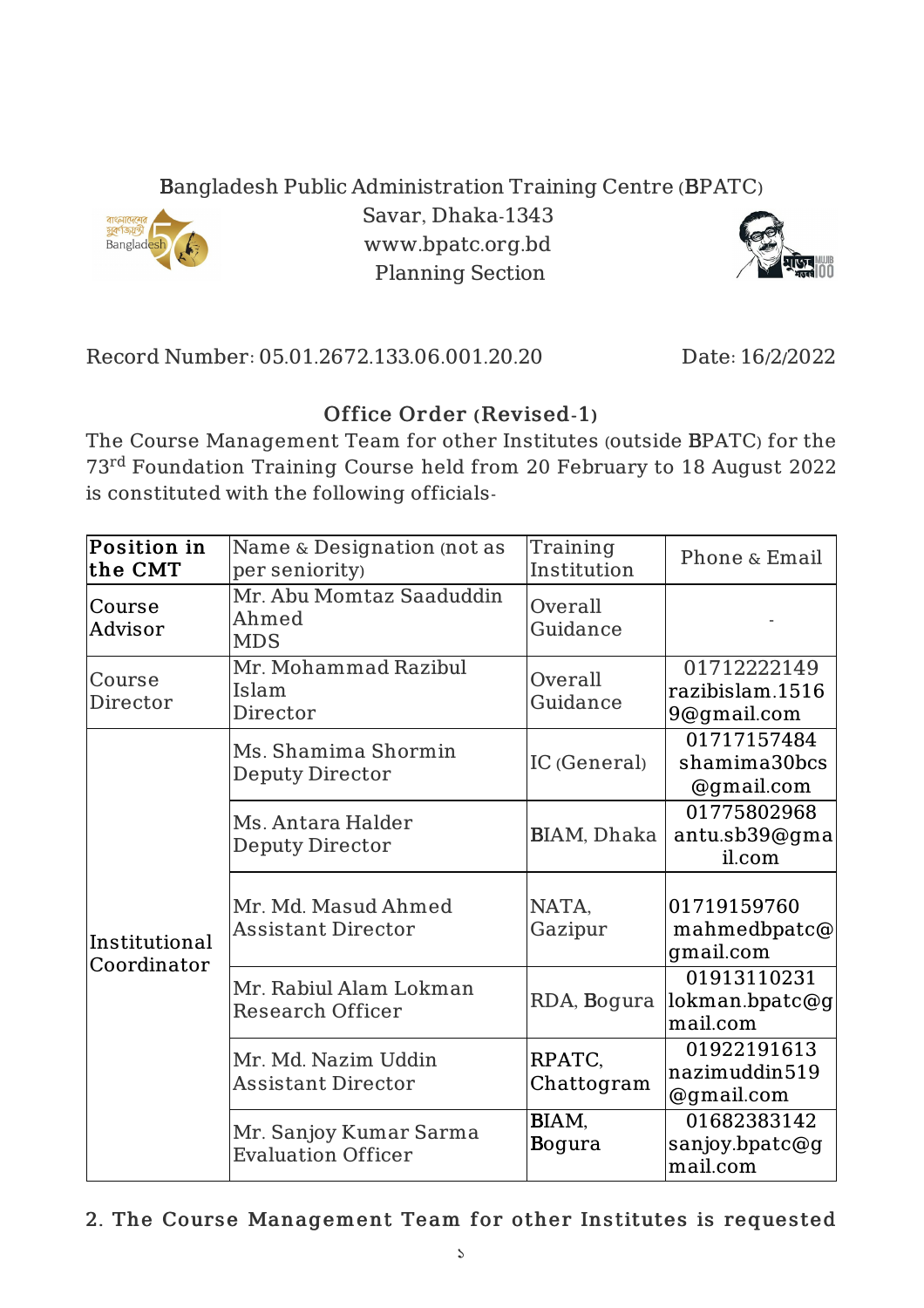- $\mathsf{to}$ 
	- coordinate with the concerned Course Director/Course Management Team of the training institutions to ensure quality training as per standard norms and practice of BPATC;
	- provide necessary information and instruction from BPATC to the concerned Course Management to run the training smoothly and effectively;
	- monitor proper maintenance of the health protocol drafted by BPATC;
	- collect necessary information, office orders and other documents as per the requirement of PPR wing and prepare an Omnibus according to the guidelines of BPATC and submit the omnibus to PPR wing;
	- submit the progress reports to the Rector/BPATC every after 15 days and also submit the copy of the reports to PPR wing;
	- take proper measures to ensure the quality of inaugural ceremony, closing ceremony and evaluation procedure and integrity of exams of FTC;
	- provide necessary guidance to the training institutions to ensure that the quality speakers conduct the sessions;
	- attend the inaugural and the closing ceremonies representing BPATC in the concerned training institutions.
- 3. The order is issued with the prior approval of the competent authority.

6.02.2022

Alina Aktar Deputy Director (PPR) Fax: 02224445029 Email: ppr.bpatc@gmail.com

Record Number:

Date: 16/2/2022

05.01.2672.133.06.001.20.20/1(90)

Copy for kind information and necessary action (not as per seniority):

1) Faculty (All), BPATC, Savar, Dhaka

2) All Members (CMT), 73rd Foundation Training Course

3) Mr/Ms...............................................................................

4) P. S. to Rector, BPATC, Savar, Dhaka (for kind information of the Rector)